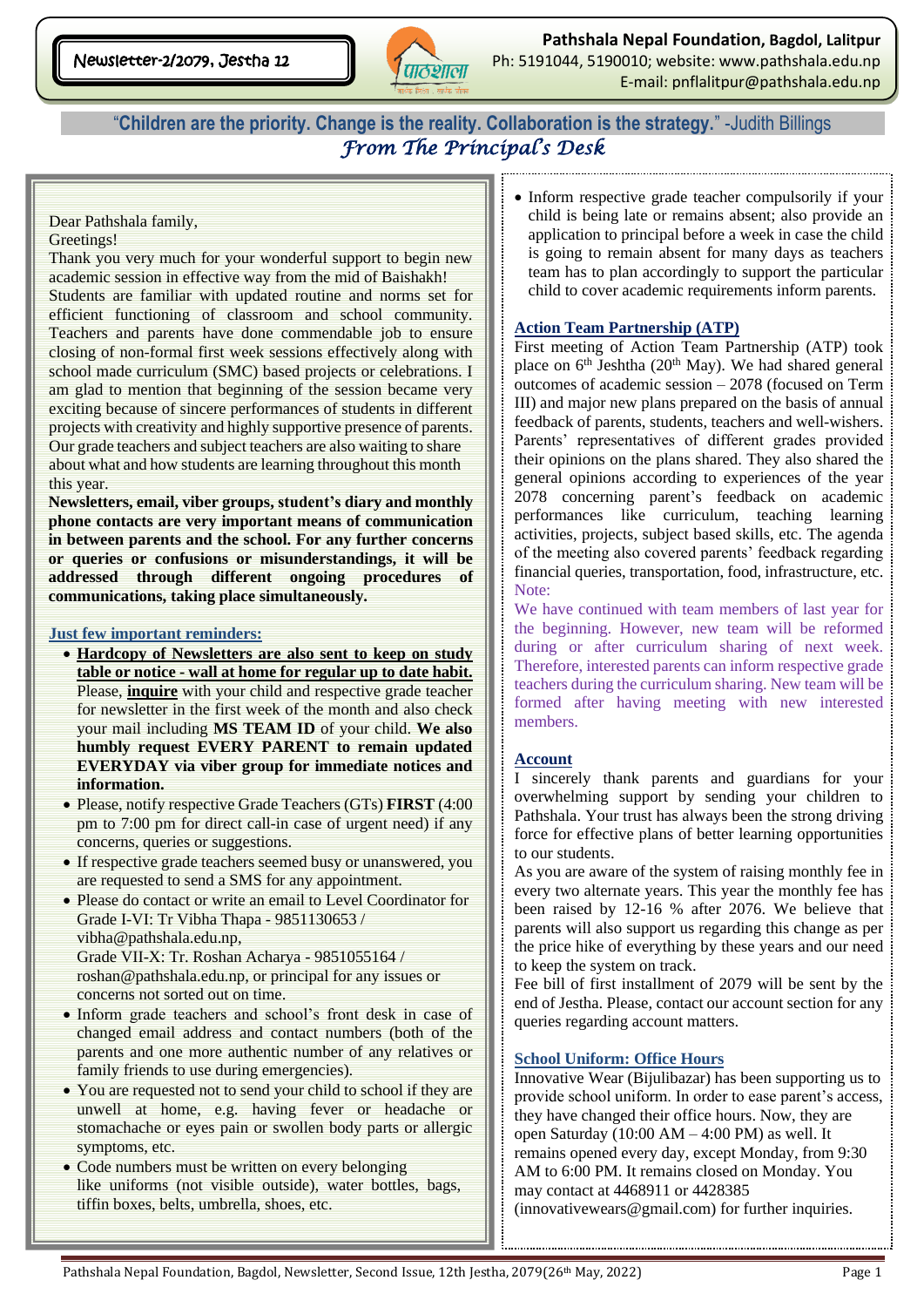#### **Please, mark in the calendar!**

- i.  $19(2<sup>nd</sup> June) Project 'Menstruction Day'. Awareness programme in school$
- ii. 20<sup>th</sup> (3<sup>rd</sup> June): Curriculum sharing of grade VIII-X / Presentation of the child counselor, Tr Jasmine on Mental Health and Coping Mechanism (5-7 pm)
- iii.  $21^{st}$  (4<sup>th</sup> June): Curriculum sharing of grade I V (10 am 12 noon);
- iv. 21<sup>st</sup> (4<sup>th</sup> June): Curriculum sharing of grade VI VII / Presentation of the child counselor, Tr Jasmine on Mental Health and Coping Mechanism (2 - 4 pm)

**Note: Curriculum of Term I will be mailed to parents by 16th of Jestha (30th May). Parents are requested to go through and come with notes to provide feedback, suggestions and queries related. We believe in the team work of parents, school and students. We humbly request PARENTS or guardians of EACH student to attend the meeting. Our objective of sharing our goals and plans with you is to involve you, too, as an important part of curriculum development and decisions making for learning procedures.** 

v.  $29<sup>th</sup> (12<sup>th</sup> June) - Teachers' Workshop: Preparation of Vocabulary Book and Terminal worksheet / Handbook$ compilation

Looking forward to meet you all during Curriculum Sharing as per respective dates!

Best regards, Bishwonath Kandel [bishwo@pathshala.edu.np](mailto:bishwo@pathshala.edu.np) / bishwonath.in.pathshala@gmail.com 9851140907

## *From the desk of Level Coordinators*

Dear parents and guardians,

Namaste!

Our gratitude towards your overwhelming support regarding our first week teaching learning procedures alongwith many infrastructural or routine based information process! Your presence and guidance to respective children to come to the school on time, communication with respective grade teachers, initiation to provide proper uniform and adequate learning environment at home, etc. made it possible to make our first month of the session very interesting and motivating.

………………………………………………………………………………………………………………………………...

I am very glad to share few of the major learning procedures happened at school from the point of view of helping students for their subject based knowledge and skills, socio-behavioural and life skills or soft skills development.

Grade II: Budhda Purnima celebration (Theme- Diversity of Culture: Festivals)

Grade V: Cultural diversity day celebration (Theme: Awareness raising through International Day celebration) Grade VII: International Red Cross Day celebration (Theme: Awareness raising through International Day celebration) Grade VIII: Mothers' Day celebration (Theme- Diversity of Culture: Festivals)

Our students of remaining grades are also preparing for their part of major projects.

Students enjoyed visiting different classes and learn about various First Week Activities that different grades were involved during first week of the session. We felt very proud to see how our young learners have involved themselves in the procedures of getting familiar with vision and mission of the school (classroom and entire school as a democratic community) through various activities. My sincere thanks to our grade teachers and subject teachers for their untiring support to students and make their first days at the school meaningful and memorable!

Sincerely,

Tr Vibha Thapa (Level Coordinator Gr. I-VI) – 9851130653 / vibha@pathshala.edu.np Tr Roshan Acharya (Level Coordinator Gr. VII-X) – 9851055164 / [roshan@pathshala.edu.np](mailto:roshan@pathshala.edu.np)